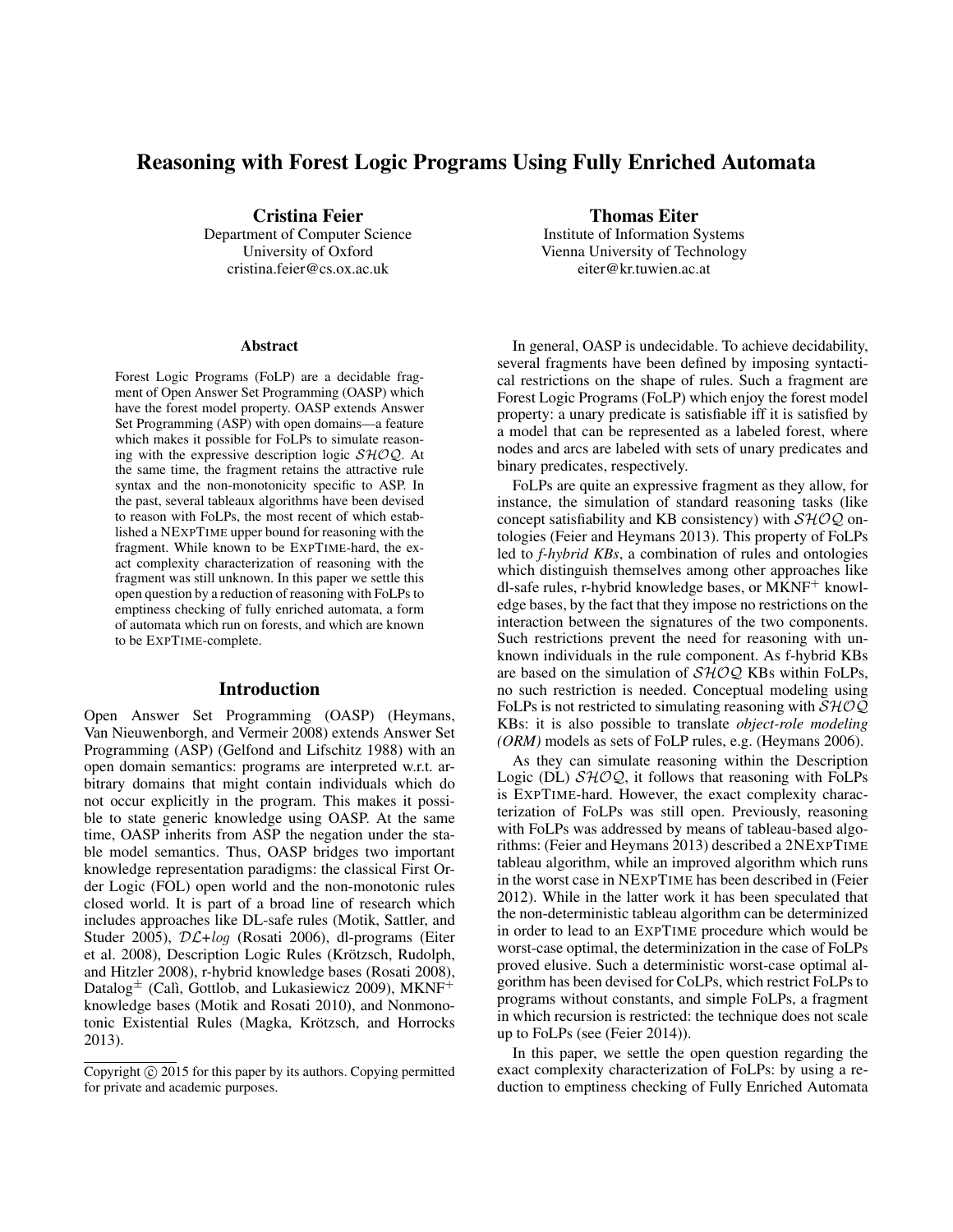(FEAs), we show that satisfiability checking of unary predicates w.r.t. FoLPs is EXPTIME-complete. Hence, reasoning with FoLP rules and  $\mathcal{SHOQ}$  ontologies is not harder than reasoning with  $\mathcal{SHOQ}$  ontologies themselves.

Fully enriched automata have been introduced in (Bonatti et al. 2008) as a tool to reason with hybrid graded  $\mu$ calculus, which extends  $\mu$ -calculus with graded modalities and nominals. They offer an elegant device for our encoding as they accept forests as inputs and also feature a parity acceptance condition that is useful in distinguishing wellsupported models (Fages 1991), a fundamental characteristic of (open) answer sets. However, FoLPs exhibit a specific form of the forest model property, in which every node can point back to any root of the forest, and as such the encoding is not without its challenges.

The automata-based method has been previously applied to reason with CoLPs (Heymans, Van Nieuwenborgh, and Vermeir 2006): satisfiability checking of unary predicates w.r.t. a CoLP has been reduced to non-emptiness checking of two-way alternating tree automata (2ATA) (Vardi 1998). 2ATAs have also been used to check consistency of normal bidirectional ASP programs (bd-programs) (Eiter and  $\text{Simkus } 2009$ , which are a decidable fragment of ASP extended with function symbols that also exhibit the tree model property. In the context of DL, 2ATAs have been employed to check concept satisfiability (Calvanese, Giacomo, and Lenzerini 2002) and satisfiability of  $\mathcal{ALCQID}_{reg}$  KBs (Calvanese, Eiter, and Ortiz 2007)–in the latter case, canonical models are forest-shaped, and as such they were encoded as trees in order to be processed using 2ATAs. In the case of FoLPs, it is not clear how such an encoding would work due to the special form of their forest model property. Finally, FEAs were used to encode satisfiability checking of  $ZOTQ$ concepts (Calvanese, Eiter, and Ortiz 2009).

## Preliminaries

We start by introducing the open answer set syntax and semantics (Heymans, Van Nieuwenborgh, and Vermeir 2008). We assume countably infinite disjoint sets of constants, variables, and predicate symbols. Terms and atoms are defined as usual. We refer to an atom where the predicate symbol is unary or binary, as a unary or binary atom, resp. A *literal* is an atom a or a negated atom not a. We allow for *inequality literals* of the form  $s \neq t$ , where s and t are terms. A literal that is not an inequality literal will be called a *regular literal*.

For a set  $S$  of literals or (possibly negated) predicates,  $S^+ = \{a \mid a \in S\}$  and  $S^- = \{a \mid not \ a \in S\}$ . If S is a set of (possibly negated) predicates of arity n and  $t_1, \ldots, t_n$ are terms, then  $S(t_1, ..., t_n) = \{l(t_1, ..., t_n) | l \in S\}$ . For a set S of atoms, not  $S = \{ not \ a \mid a \in S \}.$ 

A *program* is a finite set of rules  $r : \alpha \leftarrow \beta$ , where  $\alpha$  is a finite set of regular literals and  $\beta$  is a finite set of literals. We denote as  $head(r) / body(r)$  the set  $\alpha/\beta$ , where  $\alpha/\beta$  stands for a disjunction/conjunction.

Atoms, literals, rules, and programs that do not contain variables are *ground*. For a rule or a program  $R$ , let  $vars(R)$ ,  $preds(R)$ , and  $cts(R)$  be the sets of variables, predicates, and constants that occur in R, resp. A *universe* U for P is a non-empty countable superset of the constants in  $P: U \supseteq$  $cts(P)$ . We call  $P_U$  the ground program obtained from P by substituting every variable in  $P$  by every element in  $U$ . Let  $\mathcal{B}_P$  be the set of regular atoms that can be formed from a ground program P.

An *interpretation* I of a ground program P is a subset of  $\mathcal{B}_P$ . We write  $I \models p(t_1, \ldots, t_n)$  if  $p(t_1, \ldots, t_n) \in I$ and  $I \models not p(t_1, \ldots, t_n)$  if  $I \not\models p(t_1, \ldots, t_n)$ . Also, for ground terms s, t, we write  $I \models s \neq t$  if  $s \neq t$ . For a set of ground literals  $L, I \models L$  if  $I \models l$  for every  $l \in L$ . A ground rule  $r : \alpha \leftarrow \beta$  is *satisfied* w.r.t. I, denoted  $I \models r$ , if  $I \models l$ for some  $l \in \alpha$  whenever  $I \models \beta$ . A ground constraint  $\leftarrow \beta$ is satisfied w.r.t. I if  $I \not\models \beta$ .

For a positive ground program  $P$ , i.e., a program without not, an interpretation I of P is a *model* of P if I satisfies every rule in P; it is an *answer set* of P if it is a  $\subseteq$ -minimal model of  $P$ . When  $P$  is definite (does not contain disjunction) the minimal model of  $P$  can be computed using the well-known  $T_P$  operator: for a set of atoms B, let  $T_P(B)$  =  $B \cup \{a \mid a \leftarrow \beta \in P \land B \models \beta\}$ . Then, let  $T_P^0(B) = B$  and  $T_P^{i+1}(B) = T_P(T_P^i(B))$ ; the minimal model (answer set)  $P_P (D) = P(P(P|D))$ , the findmitial model (answer set)<br>of P,  $\mathcal{M}(P)$ , is defined as  $\bigcup_{i=0}^{\infty} T_P^{n}(\emptyset)$ . The derivation level of an atom a in  $\mathcal{M}(P)$ , level $(a, \mathcal{M}(P))$ , is the least integer k such that  $a \in T_P^k(\emptyset)$ . For ground programs P containing not, the *GL-reduct* (Gelfond and Lifschitz 1988) w.r.t. I is defined as  $P^I$ , where  $P^I$  contains  $\alpha^+ \leftarrow \beta^+$  for  $\alpha \leftarrow \beta$  in  $P, I \models not \ \beta^-$  and  $I \models \alpha^-$ . *I* is an *answer set* of a ground P if I is an answer set of  $P<sup>I</sup>$ .

An *open interpretation* of a program  $P$  is a pair  $(U, M)$ where  $U$  is a universe for  $P$  and  $M$  is an interpretation of  $P_U$ . An *open answer set* of P is an open interpretation  $(U, M)$  of P, with M an answer set of  $P_U$ . For every atom  $a \in M$ , where  $(U, M)$  is an open answer set of P,  $level(a, \mathcal{M}(P_U^M) = M)$  is finite (Heymans 2006).

Trees and forests: we introduce notation for trees and forests which extend those in (Vardi 1998). Let · be a concatenation operator between sequences of constants or natural numbers,  $\mathbb{N}^+$  be the set of positive integers, and  $\langle \mathbb{N}^+ \rangle$ be the set of all sequences of positive integers formed using the concatenation operator. We denote with  $\varepsilon$  the empty sequence: for every constant or natural number  $c, c \cdot \varepsilon = c$ . A *tree*  $T$  with root  $c$ , also denoted as  $T_c$ , is a set of nodes, where each node is a sequence of the form  $c \cdot s$ , where  $s \in \{N^+\},$ and for every  $x \cdot d \in T_c$ ,  $d \in \mathbb{N}^+$ , it must be the case that  $x \in T_c$ . When the root of the tree is irrelevant, we will simply refer to the tree as T.

Given a tree T, its set of arcs is  $A_T = \{(x, y) \mid x, y \in$  $T, \exists n \in \mathbb{N}^+, y = x \cdot n$ . We denote with  $succ_T(x) = \{y \in$  $T | y = x \cdot i, i \in N^+$  the successors of a node x in T. For a node  $y = x \cdot i \in T$ ,  $prec_T(y) = x$ .

A *forest* F is a set of trees  $\{T_c \mid c \in C\}$ , where C is a finite set of arbitrary constants. The set of nodes,  $N_F$ , and the set of arcs,  $A_F$ , of a forest F are defined as:  $N_F =$  $\bigcup_{T \in F} T$ , and  $A_F = \bigcup_{T \in F} A_T$ , resp. For a node  $x \in N_F$ , let  $succ_F(x) = succ_T(x)$ , where  $x \in T$  and  $T \in F$ . For a node  $y = x \cdot i \in T$  and  $T \in F$ ,  $prec_F(y) = prec_T(y) = x$ . An *interconnected forest* EF is a tuple (F,ES), where  $F = \{T_c \mid c \in C\}$  is a forest and  $ES \subseteq N_F \times C$ . The sets of nodes  $N_{EF}$  and arcs  $A_{EF}$  of an interconnected forest  $EF$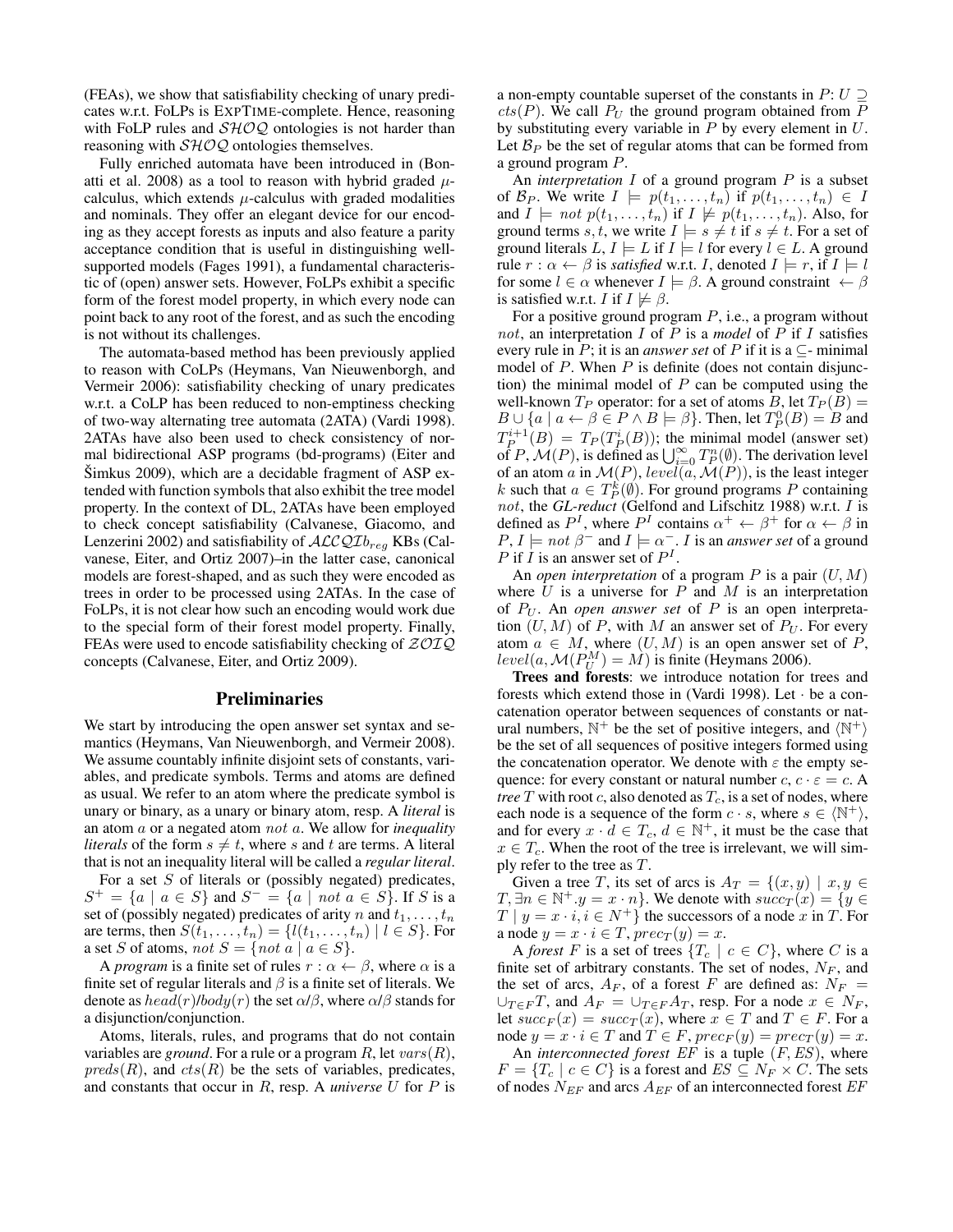are defined as:  $N_{EF} = N_F$ , and  $A_{EF} = A_F \cup ES$ , resp.

A  $\Sigma$ -labelled forest is a tuple  $(F, f)$  where F is an interconnected forest/tree and  $f : N_F \to \Sigma$  is a labelling function, with  $\Sigma$  being a set of arbitrary symbols.

## Forest Logic Programs

*Forest Logic Programs (FoLPs)* are a fragment of OASP which have the forest model property. They allow only for unary and binary predicates and tree-shaped rules. The treelike structure of rules refers to the chaining pattern of rule variables: one variable can be seen as the root of a tree and the others as descendants such that for every arc in the tree, there is a positive binary literal in the body which connects the two corresponding variables. Inequalities between 'successor' variables can also appear in the body of such a rule; we will refer to the set of literals in the body of a rule formed only with the 'root' variable as the 'local part' and to the remaining part as the 'successor part'. FoLPs allow also for so-called 'free' rules, which are rules of the form:  $p(t) \vee not p(t) \leftarrow$ , where p is a unary/binary predicate and  $\vec{t}$  is a unary/binary tuple of terms.

Definition 1 *A* forest logic program (FoLP) *is an open answer set program with only unary and binary predicates, and s. t. a rule is either:*

• *a* free rule*:*

$$
a(s) \lor not \ a(s) \leftarrow , \tag{1}
$$

*or*

$$
f(s,t) \lor not \ f(s,t) \leftarrow \qquad (2)
$$

• *a unary rule:*

$$
a(s) \leftarrow \beta(s), (\gamma_i(s, t_i), \delta_i(t_i))_{1 \leqslant i \leqslant m}, \psi \tag{3}
$$

 $\text{with } \psi \subseteq \bigcup_{1 \leqslant i \neq j \leqslant m} \{t_i \neq t_j\} \text{ and } m \in \mathbb{N},$ 

• *or a* binary rule*:*

$$
f(s,t) \leftarrow \beta(s), \gamma(s,t), \delta(t), \tag{4}
$$

*where in each rule above:*

- a *is a unary predicate, and* f *is a binary predicate,*
- $-$  s, t, and  $(t_i)_{1\leq i\leq m}$  are distinct terms,
- $\beta$ ,  $\delta$ , *and*  $(\delta_i)_{1\leq i \leq m}$  *are sets of (possibly negated) unary predicates,*
- $\gamma$ *, and*  $(\gamma_i)_{1 \leq i \leq m}$  *are sets of (possibly negated) binary predicates,*
- *inequality does not appear in any*  $\gamma$ *:*  $\neq \oint \gamma_m$ *, for*  $1 \leq$  $m \leq k$ *, and*  $\neq \notin \gamma$ *;*
- *there is a positive atom that connects the head term* s *with any successor term which is a variable:*  $\gamma_i^+ \neq \emptyset$ , *if*  $t_i$  is a variable, for every  $1 \leqslant i \leqslant m$ , and  $\gamma^+ \neq \emptyset$ , if t *is a variable.*

A predicate q is *free* if it occurs in a free rule in P.

Example 1 *The following program* P *is a FoLP: it describes the fact that somebody who has read two different novels is a literature lover (unary rule r<sub>1</sub>), a novel is something written by a novelist (unary rule r<sub>2</sub>), and a novelist is somebody who wrote at least one novel (unary rule r<sub>3</sub>). There are three free rules describing binary predicates* read*,*

writtenBy*, and* wrote *as being free. Finally, there are two facts (unary rules with empty bodies):*  $f_1$  *and*  $f_2$ *.* 

$$
r_1: LitLower(X) \leftarrow read(X, Y_1), read(X, Y_2),
$$
  
\n
$$
Novel(Y_1), Novel(Y_2), Y_1 \neq Y_2
$$
  
\n
$$
r_2: Novel(X) \leftarrow wrBy(X, Y), Novelist(Y)
$$
  
\n
$$
r_3: Novelist(X) \leftarrow wrote(X, Y), Novel(Y)
$$
  
\n
$$
r_4: read(X, Y) \vee not read(X, Y) \leftarrow
$$
  
\n
$$
r_5: wrBy(X, Y) \vee not wrBy(X, Y) \leftarrow
$$
  
\n
$$
r_6: wrote(X, Y) \vee not wrote(X, Y) \leftarrow
$$
  
\n
$$
f_1: Novel(a) \leftarrow
$$
  
\n
$$
f_2: Novelist(b) \leftarrow
$$

For a FoLP P, we denote with  $upr(P)$ ,  $bpr(P)$ ,  $urul(P)$ , and  $brul(P)$ , the sets of unary and binary predicates and unary and binary rules which occur in P, resp.

For a unary rule  $r$  of type (3), the degree of  $r$ , denoted as  $deg(r)$ , is the number k of successor variables which appear in the rule. Intuitively, it indicates the maximum number of successor individuals needed to make the body of the rule true. The degree of a free rule is 0. For a unary predicate  $p: deg(p) = max{deg(r) | p \in preds(head(r))}$ . Finally, the degree of a FoLP P is  $deg(P) = \sum_{p \in upr(P)} deg(p)$ . It over-approximates the number of successor individuals needed to satisfy all atoms of the form  $p(x)$ , where  $p \in$  $upr(P)$ , for a given individual x.

Example 2 *Let* P *be the FoLP from Example 1. Then,*  $deg(LitLower) = 2, deg(Novel) = 1, deg(Novelist) = 1,$ *and thus,*  $deg(P) = 4$ *.* 

*Forest models*: The forest model property of an OASP P is as follows: *if a unary predicate* p *is satisfiable, then there exists a model which satisfies* p *that can be seen as an interconnected forest*. The forest contains for each constant in P a tree having the constant as root, and possibly an additional tree with an anonymous root. The predicate checked to be satisfiable, p, belongs to the label of one of the root nodes.

**Definition 2** Let P be a program. A predicate  $p \in upr(P)$ *is* forest satisfiable *w.r.t.* P *if there exist an open answer set*  $(U, M)$  *of* P; an interconnected forest  $EF = (\lbrace T_{\rho} \rbrace \cup \lbrace T_{a} \rbrace)$  $a \in \text{cts}(P)$ , ES), where  $\rho$  is a constant, possibly from  $cts(P);$  and a labelling function  $ef: \{T_{\rho}\} \cup \{T_a \mid a \in$  $cts(P)$ }  $\cup$   $A_{EF}$   $\rightarrow$   $2^{preds(P)}$  such that:

- $\bullet \, p \in e f(\rho),$
- $U = N_{EF}$ ,
- $ef(x) \in 2^{upr(P)}$ , when  $x \in T_\rho \cup \{T_a \mid a \in \text{cts}(P)\}\$ ,
- $ef(x) \in 2^{bpr(P)}$ , when  $x \in A_{T_{\rho}}$ ,
- $M = \{p(x) | p \in ef(x), x \in N_{EF}\} \cup \{f(x, y) | f \in$  $ef(x, y), (x, y) \in A_{EF}$ *, and*
- *for every*  $(z, z \cdot i) \in A_{EF}$ *:*  $ef(z, z \cdot i) \neq \emptyset$ *.*

*We call such a pair* (U, M) *a* forest model*. A program* P *has the* forest model property*, if every unary predicate* p *that is satisfiable w.r.t.* P*, is forest satisfiable w.r.t.* P*.*

Proposition 1 *FoLPs have the forest model property.*

Example 3 *Consider again the FoLP* P *from Example 1. Figure 1 a) depicts a forest model which satisfies the unary predicate* LitLover*. Intuitively, the predicate is satisfied*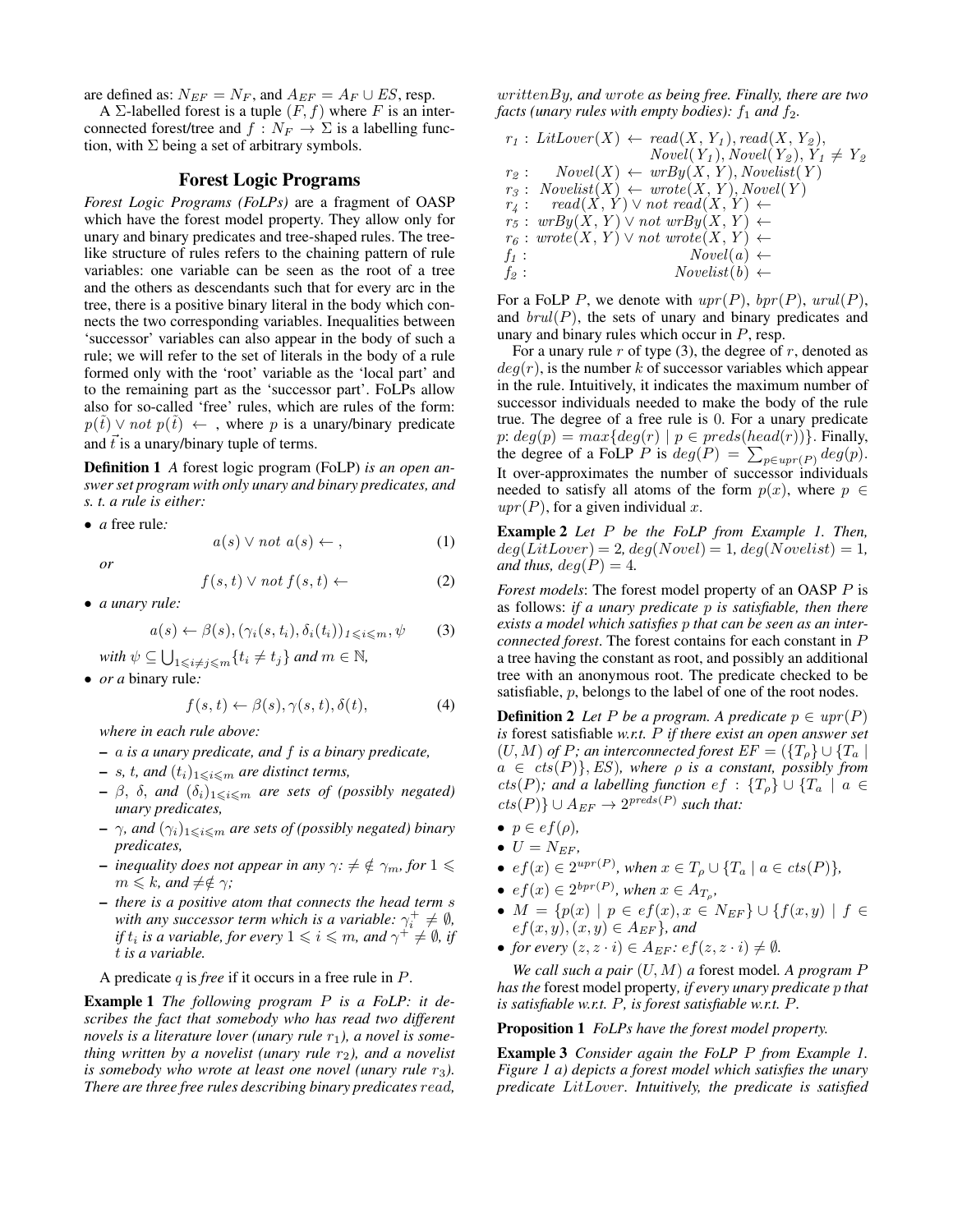

Figure 1: Forest model (a)/tentative forest model (b) for P

*at the anonymous root* ρ *as there are two distinct* read*successors of* ρ *where* Novel *holds:* a *and* ρ1*, and thus*  $LitLower(\rho)$  *is 'supported' by a ground version of rule*  $r_1$ *. In turn, Novel holds at*  $\rho$ *l as it is supported by rule*  $r_2$ *grounded such that* X *is replaced with* ρ1 *and* Y *is replaced with* b*. Note that every atom in the model is finitely supported: there is no infinite chain of dependencies of atoms in the model. This is a property of (open) answer sets also known as 'well-supportedness' (Fages 1991).*

*Consider in contrast the tentative model depicted in Figure 1 b). There, Novel*( $\rho$ 1) *is motivated by a wrBysuccessor where* Novelist *holds, which in turn is motivated by a* wrote*-successor where* Novel *holds, etc. The interpretation is not a model, as*  $Novel(\rho1)$  *is not finitely motivated. One of the main challenges when designing algorithms to reason with FoLPs is ensuring that every atom in a model is well-supported.*

As explained in the Introduction, FoLPs can be used to simulate reasoning with  $\mathcal{SHOQ}$  ontologies. Thus, they can be viewed as an integrative formalism for reasoning with both ontologies and rules: (Feier and Heymans 2009) introduces so-called *f-hybrid knowledge bases (fKBs)* which are pairs of the form  $(\Sigma, P)$ , where  $\Sigma$  is a  $\mathcal{SHOQ}$  KB and P is a FoLP. The semantics of fKBs is defined in terms of pairs of interpretations, one for each component, which share the same domain and which agree on the interpretation of common symbols between the two components. The salient feature of f-hybrid KBs is that they impose no restriction on the occurrence of DL symbols in the FoLP KB.

A concept/unary predicate satisfiability preserving, polynomial, and modular translation  $\Theta$  from  $\mathcal{SHOQ}$  to FoLPs is provided in (Feier and Heymans 2009). The translation extends to fKBs as follows: given an fKB  $(\Sigma, P)$ , its translation is simply  $\Theta(\Sigma) \cup P$ . Thus, any reasoning procedure for FoLPs can be employed to reason with fKBs. More details about the semantics, translation, and an extended example can be found in (Feier and Heymans 2013).

### Fully Enriched Automata

Fully enriched automata (FEAs) were introduced in (Bonatti et al. 2008) as a tool to reason in hybrid graded  $\mu$ -calculus. They accept forests as input. We describe them following (Bonatti et al. 2008).

For a set Y, we denote with  $B^{+}(Y)$  the set of positive Boolean formulas over  $Y$ , where  $true$  and  $false$  are also allowed and where ∧ has precedence over ∨. For a set  $X \subseteq Y$  and a formula  $\theta \in B^{+}(Y)$ , we say that X satisfies  $\theta$  iff assigning true to elements in X and assigning false to elements in  $Y - X$  makes  $\theta$  true. For  $b > 0$ , let  $D_b = \{ \langle 0 \rangle, \langle 1 \rangle, \ldots, \langle b \rangle \}$  ∪  $\{ [0], [1], \ldots, [b] \}$  ∪  $\{-1,\varepsilon,\langle root \rangle, [root]\}.$ 

A fully enriched automaton (FEA) is a tuple  $A =$  $\langle \Sigma, b, Q, \delta, q_0, \mathcal{F} \rangle$ , where  $\Sigma$  is a finite input alphabet,  $b > 0$ is a counting bound, Q is a finite set of states,  $\delta: Q \times \Sigma \rightarrow$  $B^+(D_b \times Q)$  is a transition function,  $q_0 \in Q$  is an initial state, and  $\mathcal{F} = {\mathcal{F}_1, \mathcal{F}_2, \ldots, \mathcal{F}_k}$ , where  $\mathcal{F}_1 \subseteq \mathcal{F}_2 \subseteq \ldots \subseteq$  $\mathcal{F}_k = Q$  is a *parity acceptance condition*. The number k of sets in  $F$  is the *index* of the automaton.

A *run* of a FEA on a labeled forest  $(F, V)$  is an  $N_F \times Q$ labeled tree  $(T_c, r)$  such that:

- $r(c) = (d, q_0)$ , for some root d in F, and
- for all  $y \in T_c$  with  $r(y) = (x, q)$  and  $\delta(q, V(x)) = \theta$ , there is a (possibly empty) set  $S \subseteq D_b \times Q$  such that S satisfies  $\theta$  and for all  $(d, s) \in S$ , the following hold:
	- $\text{- if } d \in \{-1, \varepsilon\},\text{ then } x \cdot d \text{ is defined and there is } j \in \mathbb{N}^+$ such that  $y \cdot j \in T_c$  and  $r(y \cdot j) = (x \cdot d, s)$ ;
	- if  $d = \langle n \rangle$ , then there is a set  $M \subseteq succ_F(x)$  of cardinality  $n + 1$  such that for all  $z \in M$ , there is  $j \in \mathbb{N}^+$ such that  $y \cdot j \in T_c$  and  $r(y \cdot j) = (z, s);$
	- if  $d = [n]$ , then there is a set  $M \subseteq succ_F(x)$  of cardinality *n* such that for all  $z \in succ_F(x) - M$ , there is  $j \in \mathbb{N}^+$  such that  $y \cdot j \in T_c$  and  $r(y \cdot j) = (z, s)$ ;
	- if  $d = \langle root \rangle$  ( $d = [root]$ ), then for some (all) root(s)  $c \in F$  there exists  $\dot{j} \in \dot{\mathbb{N}}^+$  such that  $y \cdot \dot{j} \in T_c$  and  $r(y \cdot j) = (c, s);$

If  $\theta$  above is true, then y does not need to have successors. Moreover, since no set S satisfies  $\theta = false$ , there cannot be any run that takes a transition with  $\theta = false$ . A run is *accepting* if each of its infinite paths  $\pi$  is accepting, that is if the minimum *i* for which  $Inf(\pi) \cap \mathcal{F}_i \neq \emptyset$ , where  $Inf(\pi)$  is the set of states occurring infinitely often in  $\pi$ , is even. The automaton accepts a forest iff there exists an accepting run of the automaton on the forest. The language of A, denoted  $\mathcal{L}(A)$ , is the set of forests accepted by A. We say that A is non-empty if  $\mathcal{L}(A) \neq \emptyset$ .

Theorem 1 (Corollary 4.3 (Bonatti et al. 2008)) *Given a FEA*  $A = \langle \Sigma, b, Q, \delta, q_0, \mathcal{F} \rangle$  *with* n *states and index* k, *deciding whether*  $\mathcal{L}(A) = \emptyset$  *is possible in time* (b +  $2)^{\mathcal{O}(n^3 \cdot k^2 \cdot \log k \cdot \log b^2)}$ .

# From Forest Logic Programs to Fully Enriched Automata

In this section we encode satisfiability checking of unary predicates with respect to FoLPs as emptiness checking for FEAs.

We start by introducing for every FoLP  $P$  and unary predicate p a class of FEAs  $A_{\rho,\theta}^{p,P}$ , where  $\rho$  is one of  $cts(P)$ or a new anonymous individual and  $\theta$  :  $cts(P) \cup {\rho} \rightarrow$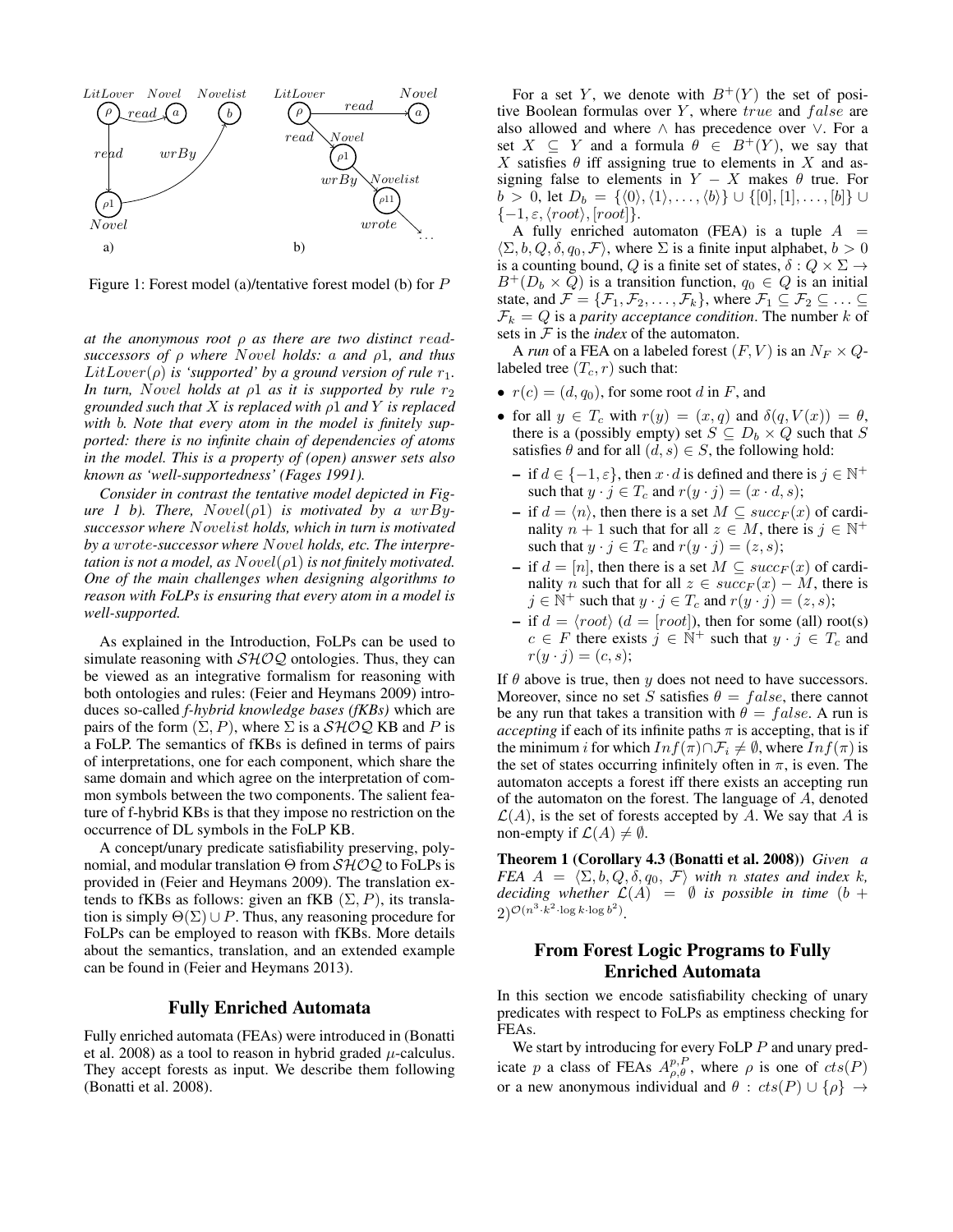$2^{upr(P) \cup cts(P) \cup {\rho}}$  is a function which has the following properties:  $o_i \in \theta(o_i)$ , and  $o_j \notin \theta(o_i)$ , for every  $o_i, o_j \in$  $cts(P) \cup {\rho}$ , such that  $o_i \neq o_j$ . Furthermore,  $p \in \theta(c)$ , where c is one of  $cts(P) \cup {\rho}$  and c is  $\rho$  if  $\rho \notin cts(P)$ . Intuitively  $A_{\rho,\theta}^{p,P}$  will accept forest models of p with respect to  $P$  encoded in a certain fashion: in particular, for every root in the forest model, the root node will appear in its own label; function  $\theta$  fixes a content for the label of each root of accepted forest models.

In the following, let  $d = deg(P)$ . We will also denote with PAT<sub>P</sub> the set  $\{*\} \cup \text{cts}(P)$  of *term patterns*, where ∗ stands for a generic anonymous individual: we say that a term t matches a term pattern pt, and write  $t \mapsto pt$  iff  $t = pt$ , when t is a constant. In all other cases, the match trivially holds. Term patterns will be used in our encoding as a unification mechanism between terms occurring in a FoLP (variables and constants) and elements in a universe (anonymous individuals and constants): a variable will match with a constant or an anonymous individual, but a constant will match only with itself. The automata  $A_{\rho,\theta}^{p,P}$  will run on forests labelled using the following alphabet:  $\Sigma = 2^S$ , where  $S = \textit{upr}(P) \cup \{1, ..., d\} \cup \textit{cts}(P) \cup \{\rho\} \cup \{\uparrow^o_f | f \in$  $bpr(P)$   $\cup \{ \downarrow_f^t | f \in bpr(P), t \in \text{PAT}_P \}.$ 

Unlike the case for forest models, the arcs of forests accepted by FEAs are not labelled: as such, binary predicates occur in the label of nodes in an adorned form. These adorned predicates are either of the form  $\downarrow_f^t$ , in which case they represent an  $f$ -link between the predecessor of the labelled node, which has term pattern  $t$  and the node itself, or of the form  $\uparrow_f^o$ , in which case the current node is linked to a constant  $o$  from  $P$  via the binary predicate  $f$ . Additionally, besides unary predicates, labels might contain natural numbers and constants, which will be used as an addressing mechanism for successors of a given node and nodes which stand for constants in accepted forests, resp. The set of states of the automaton are as follows:  $Q = Q_i \cup Q_+ \cup Q_-,$  with:

- $Q_i = \{q_0, q_1, q_0, q_{\neg k}\},\,$
- $Q_+ = \{q_{t,a}, q_{t,r_a}, q_{t_1,t_2,u}, q_{t_1,t_2,r_f}, q_{k,t,*,u}\}$ , and
- $Q_{-} = \{q_{\overline{t},a}, q_{\overline{t},r_a}, q_{\overline{t_1},t_2,u}, q_{\overline{t_1},t_2,r_f}, q_{\overline{k},t,\ast,u}\},\$

where  $o \in \text{cts}(P) \cup \{\rho\}, a \in \text{upr}(P), f \in \text{bpr}(P),$ u is of the form a, f, not a or not f,  $k \in \{1, \ldots, d\}$ ,  $r_a \in \text{urul}(P), r_f \in \text{brul}(P), \text{ and } t, t_1, t_2 \in \text{PAT}_P.$  We will refer to  $Q_+$  and  $Q_-$  as the positive and the negative states of  $A_{\rho,\theta}^{p,P}$ , resp. Intuitively, positive states are used to motivate the presence of atoms in an open answer set while negative states are used to motivate the absence of atoms in an open answer set.  $Q_i$  contains some additional states, like  $q_0$ , the initial state,  $q_1$ , a state which will be visited recursively in every node of the forest,  $q_o$ , a state corresponding to the initial visit of constant nodes, and  $q_{\neg k}$ , a state which asserts that for every node in an accepted forest there must be at most one successor which has  $k$  in the label.

We describe in detail the transition function of  $A_{\rho,\theta}^{p,P}$ . The initial transition prescribes that the automaton visits a root of the forest in state  $q_o$ , for every  $o \in cts(P) \cup \{\rho\}$ :

$$
\delta(q_0, \sigma) = \bigwedge_{o \in cts(P) \cup \{\rho\}} (\langle root \rangle, q_o) \tag{5}
$$

In every such state  $q_o$ , it should hold that  $o$  and only  $o$ is part of the label. Furthermore, the automaton justifies the presence and absence of each unary predicate a and each adorned upward binary predicate in the label<sup>1</sup> by entering states  $q_{o,a}$ ,  $q_{o,o',f}$ ,  $q_{\overline{o,a}}$ , and  $q_{\overline{o,o',f}}$  resp. At the same time every successor of the constant node is visited in state  $q_1$ . Let  $c_P^o = cts(P) \cup \{\rho\} - \{o\}$ . Then:

$$
\delta(q_o, \sigma) = o \in \sigma \wedge \bigwedge_{o' \in c_P^o} o' \notin \sigma \wedge \bigwedge_{a \in \theta(o)} (\varepsilon, q_{o,a}) \wedge \bigwedge_{a \notin \theta(o)} (\varepsilon, q_{\overline{o},\overline{a}}) \wedge \bigwedge_{\uparrow_{f}^o' \in \theta(o)} (\varepsilon, q_{o,o',f}) \wedge \bigwedge_{\uparrow_{f}^o' \notin \theta(o)} (\varepsilon, q_{\overline{o},\overline{o',f}}) \wedge ([0], q_1)
$$
(6)

Whenever the automaton finds itself in state  $q_1$  it tries to motivate the presence and absence of each unary and adorned binary predicate in its label and then it recursively enters the same state into each successor of the current node. It also ensures that for each integer  $1 \leq k \leq d$ , the labels of each but one successor do not contain k:

$$
\delta(q_1, \sigma) = ([0], q_1) \wedge \bigwedge_{1 \leq k \leq d} ([1], q_{-k}) \wedge \bigwedge_{a \in \sigma} (\varepsilon, q_{*,a}) \wedge \bigwedge_{a \notin \sigma} (\varepsilon, q_{\overline{*}, \overline{a}}) \wedge \n\bigwedge_{1 \leq k \leq d} (\varepsilon, q_{t,*,f}) \wedge \bigwedge_{\uparrow} (\varepsilon, q_{\overline{*}, \sigma',f}) \wedge \bigwedge_{\uparrow'} (\varepsilon, q_{\overline{*}, \sigma',f}) \wedge \n\downarrow_f^t \varepsilon \sigma \qquad \qquad \uparrow_f^{\sigma'} \varepsilon \sigma \qquad \qquad \uparrow_f^{\sigma'} \nexists \sigma
$$
\n
$$
\delta(q_{\neg k}, \sigma) = k \notin \sigma \qquad (8)
$$

To motivate the presence of a unary/binary predicate in the label of a node, the automaton checks whether the given predicate is free (we assume that  $free(a)$  evaluates to true if  $a$  is free, and, to false, otherwise) or finds a unary/binary rule which supports the predicate. Note the distinction concerning the term pattern for the node where the predicate has to hold. In the case of unary predicates, if the node is a constant, there is first a preliminary check that we are at the right node - this is needed as later the automaton will visit all roots in this state. In the case of binary predicates, depending on the term pattern, the label is checked for different types of adorned binary atoms. In all cases, only rules whose head terms match the given term patterns are chosen to motivate the presence of predicates in the label.

$$
\delta(q_{*,a}, \sigma) = a \in \sigma \wedge \left( \text{free}(a) \vee \bigvee_{r_a: a(s) \leftarrow \beta} (\varepsilon, q_{*,r_a}) \right) \quad (9)
$$

$$
\delta(q_{o,a}, \sigma) = o \notin \sigma \lor a \in \theta(o) \land \left( free(a) \lor \bigvee_{\substack{ra: a(s) \leftarrow \beta, \\ s \rightarrow o}} (e, q_{o,r_a}) \right) (10)
$$

$$
\delta(q_{t,*,f}, \sigma) = \downarrow_f^v \in \sigma \wedge \left( \text{free}(f) \vee \bigvee_{\substack{r_f: f(s,v) \leftarrow \beta, \\ s \mapsto t, \\ v \mapsto *}} (\varepsilon, q_{v,*,r_f}) \right) (11)
$$

<sup>&</sup>lt;sup>1</sup>As constants have no predecessors in the forest, there will be no adorned downward predicates in the label.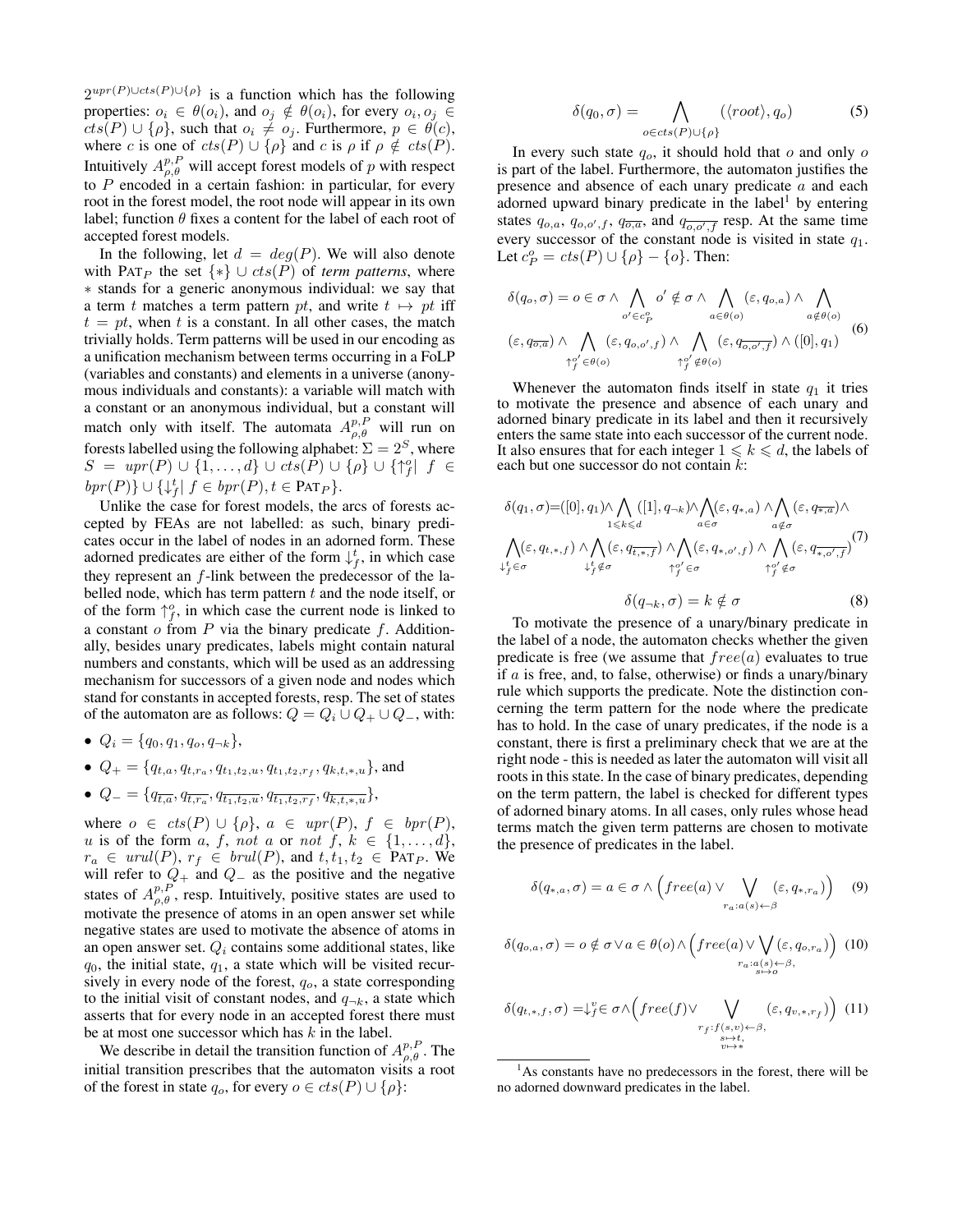$$
\delta(q_{t,o,f}, \sigma) = \uparrow_{f}^{o} \in \sigma \wedge \left( \text{free}(f) \vee \bigvee_{\substack{r_{f}:f(s,v) \leftarrow \beta, \\ s \mapsto t, \\ v \mapsto o}} (\varepsilon, q_{t,o,r_{f}}) \right) (12)
$$

Let  $r_a : a(s) \leftarrow \beta(s), (\gamma_i(s, v_i), \delta_i(v_i))_{1 \leqslant i \leqslant m}, \psi$  be a unary rule. Then, we denote with  $J_{r_a}$  a multiset  $\{j_i \mid 1 \leq$  $i \leqslant m, j_i \in \{1, \ldots, d\} \cup cts(P)\}$  s. t.:

• for every 
$$
j_i \in J_{r_a}, v_i \in \text{cts}(P)
$$
 implies  $j_i = v_i$ , and

• for every  $j_i, j_l \in J_{r_a}, v_i \neq v_l \in \psi$  implies  $j_i \neq j_l$ .

Intuitively, a multiset provides a way to satisfy the successor part of a unary rule in a forest model by identifying the successor terms of the rule with either successors of the current element in the model or constants in the program. We next describe the transition function for unary rules:

$$
\delta(q_{t,r_a}, \sigma) = \bigwedge_{u \in \beta} (\varepsilon, q_{*,t,u}) \wedge \exists J_{r_a} \cdot \Big( \bigwedge_{k=1}^d \bigwedge_{j_i=k} \bigwedge_{u \in \gamma_i \cup \delta_i} (\langle 0 \rangle, \\ q_{k,t,*,u}) \wedge \bigwedge_{o \in \text{cts}(P)} \bigwedge_{j_i=o} \bigwedge_{u \in \gamma_i \cup \delta_i} (\varepsilon, q_{t,o,u}) \Big)
$$
(13)

State  $q_{k,t,*}$ , enforces that the (possibly negated) unary or adorned binary predicate  $u$  is (is not) part of the label of the  $k$ -th successor of a given node; we thus define:

$$
\delta(q_{k,t_1,t_2,u}, \sigma) = k \in \sigma \wedge \bigwedge_{j \neq k} j \notin \sigma \wedge (\varepsilon, q_{t_1,t_2,u}) \quad (14)
$$

The state  $q_{t_1,t_2,u}$  can be seen as a multi-state with different transitions depending on its arguments (two transitions have already been introduced as rules (11) and (12) above): if  $t_2 = *$ , one has the justify the presence/absence of u in the label of the current node; otherwise, when  $t_2 = 0$ , one has to justify it from the label of the root node corresponding to constant o: note that, as it is not possible to jump directly to a given root node in the forest, nor to enforce that there will be a single root node corresponding to each constant, in transition (17) we visit each root node in state  $q_{o,a}$ :

$$
\delta(q_{t_1,t_2,u},\sigma) = \begin{cases}\n(\varepsilon, q_{*,a}), & \text{if } t_2 = * \text{ and } u = a \quad (15) \\
([\text{root}], q_{o,a}), & \text{if } t_2 = o \text{ and } u = a \quad (16) \\
a \notin \sigma, & \text{if } t_2 = * \text{ and } u = not \ a \quad (17) \\
a \notin \theta(o), & \text{if } t_2 = o \text{ and } u = not \ a \quad (18) \\
\downarrow^t_f \notin \sigma, & \text{if } t_2 = * \text{ and } u = not \ f \quad (19) \\
\uparrow^o_f \notin \theta(o), & \text{if } t_2 = o \text{ and } u = not \ f \quad (20)\n\end{cases}
$$

For binary rules:  $r_f : f(s, v) \leftarrow \beta(s), \gamma(s, v), \delta(v)$ , when  $v$  is grounded using an anonymous individual, the check involves looking to the predecessor node to see if the local part of the rule is satisfied. When  $v$  is grounded using a constant, the local part of the rule is checked at the current node and the successor part at the respective constant. Note that the first term pattern in the first conjunct in both rules (21) and (22) is irrelevant as  $\beta$  contains only unary predicates:

$$
\delta(q_{t,*,r_f}, \sigma) = \bigwedge_{u \in \beta} (-1, q_{*,t,u}) \wedge \bigwedge_{u \in \gamma \cup \delta} (\varepsilon, q_{t,*,u}) \quad (21)
$$

$$
\delta(q_{t,o,r_f}, \sigma) = \bigwedge_{u \in \beta} (\varepsilon, q_{*,t,u}) \wedge \bigwedge_{u \in \gamma \cup \delta} (\varepsilon, q_{t,o,u}) \qquad (22)
$$

In the following, we describe the transitions of the automaton in the negative states, i.e. the states which are used to motivate the absence of certain unary/binary predicates in the labels of the forest. If one ignores the checks for the absence of unary/adorned binary predicates in the label of the current node, the transition rules can be seen as dual versions of the ones for the counterpart positive states.

$$
\delta(q_{\overline{\ast},a},\sigma) = a \notin \sigma \wedge \bigwedge_{r_a:a(s) \leftarrow \beta} (\varepsilon, q_{\overline{\ast},r_a})
$$
(23)

$$
\delta(q_{\overline{o},\overline{a}},\sigma) = o \notin \sigma \lor a \notin \theta(o) \land \bigwedge_{\substack{r_a:a(s)\leftarrow\beta,\\s\mapsto o}} (\varepsilon,q_{\overline{o},\overline{r_a}}) \qquad (24)
$$

$$
\delta(q_{\overline{t},\ast,\overline{f}},\sigma) = \downarrow_f^t \notin \sigma \land \bigwedge_{\substack{r_f:f(s,v) \leftarrow \beta, \\ s \mapsto t, \\ v \mapsto \ast}} (\varepsilon, q_{\overline{v},\ast,\overline{r_f}}) \tag{25}
$$

$$
\delta(q_{\overline{t},o,f},\sigma) = \uparrow_f^o \notin \sigma \land \bigwedge_{\substack{r_f:f(s,v) \leftarrow \beta \\ \substack{s \rightarrow t, \\ v \rightarrow o}} (\varepsilon, q_{\overline{v},\ast,r_f})} (\varepsilon)
$$
 (26)

$$
\delta(q_{\overline{t},\overline{r_a}},\sigma) = \bigvee_{u \in \beta} (\varepsilon, q_{\overline{\ast},\overline{t},u}) \vee \forall J_{r_a} \cdot \bigvee_{k=1}^d \bigvee_{j_i=k} \bigvee_{u \in \gamma_i \cup \delta_i} ([0],
$$
\n
$$
q_{\overline{k},\overline{t},\overline{\ast},u}) \vee \bigvee_{o \in \text{cts}(P)} \bigvee_{j_i=o} \bigvee_{u \in \gamma_i \cup \delta_i} (\varepsilon, q_{\overline{t,o},u})
$$
\n(27)

$$
\delta(q_{\overline{k,t,\ast,u}}, \sigma) = k \notin \sigma \vee (\varepsilon, q_{\overline{t,\ast,u}})
$$
\n(28)

$$
\delta(q_{\overline{t_1}, t_2, u}), \sigma) = \begin{cases}\n(\varepsilon, q_{\overline{x}, a}), & \text{if } t_2 = * \text{ and } u = a \quad (29) \\
([\text{root}], q_{\overline{o}, \overline{a}}), & \text{if } t_2 = o \text{ and } u = a \quad (30) \\
a \in \sigma, & \text{if } t_2 = * \text{ and } u = \text{not } a \quad (31) \\
a \in \theta(o), & \text{if } t_2 = o \text{ and } u = \text{not } a \quad (32) \\
\downarrow_f^t \in \sigma, & \text{if } t_2 = * \text{ and } u = \text{not } f \quad (33) \\
\uparrow_f^o \in \theta(o), & \text{if } t_2 = o \text{ and } u = \text{not } f \quad (34)\n\end{cases}
$$

$$
\delta(q_{\overline{t},\ast,\overline{r_f}},\sigma) = \bigvee_{u \in \beta} (-1, q_{\overline{\ast},\overline{t},u}) \vee \bigvee_{u \in \gamma \cup \delta} (\varepsilon, q_{\overline{t},\ast,u}) \tag{35}
$$

$$
\delta(q_{\overline{t},\overline{o},\overline{r_f}},\sigma) = \bigvee_{u \in \beta} (\varepsilon, q_{\overline{\ast},\overline{t},\overline{u}}) \vee \bigvee_{u \in \gamma \cup \delta} (\varepsilon, q_{\overline{t},\overline{o},\overline{u}})
$$
(36)

Finally we specify the parity acceptance condition. The index of the automaton is 2, with  $\mathcal{F}_1 = \{q_{t,a}, q_{t_1,t_2,f} \mid a \in$  $upr(P), f \in bpr(P), t, t_1, t_2 \in PAT_P$  and  $\mathcal{F}_2 = \mathcal{Q}$ . Intuitively, paths in a run of the automaton correspond to dependencies of literals in the accepted model and by disallowing the infinite occurrence on a path of states associated to atoms in the model we ensure that only well-supported models are accepted.

Theorem 2 *Let* P *be a FoLP and let* p *be a unary predicate symbol. Then,* p *is satisfiable w.r.t.* P *iff there exists an* automaton  $A_{\rho,\theta}^{p,P}$  such that  $\mathcal{L}(A_{\rho,\theta}^{p,P}) \neq \emptyset$ .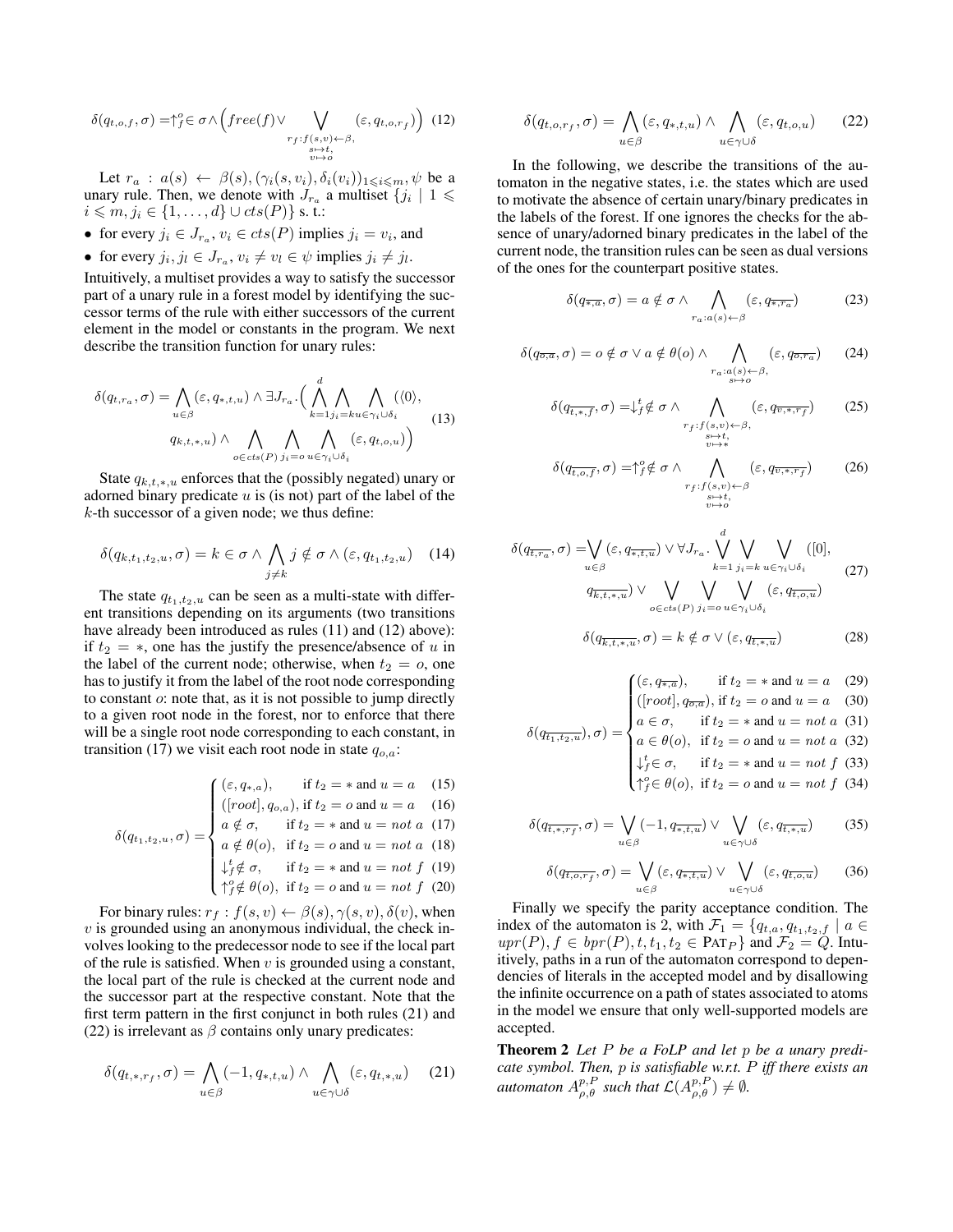*Proof Sketch.*  $(\Rightarrow)$ : Assume p is satisfiable w.r.t. P. Then, by Prop. 1,  $p$  is satisfied by a forest model  $(U, M)$ . Let  $(EF, ef)$ , with  $EF = (F, ES)$  be the labelled forest which induces  $(U, M)$ , as in Definition 2. Then, let  $l : \{T_c \mid c \in$  $cts(P) \cup {\rho}$  be a labelling function such that for every  $y \in \{T_c \mid c \in \text{cts}(P) \cup \{\rho\}\}, l(y)$  is the least set containing: *(i)*  $ef(y)$ , *(ii)*  $\{\uparrow^o_f | f \in \overline{ef}(y, o), o \in \overline{cts(P)}\},$ (*iii*)  $\{\downarrow^y_f \vert \, f \in \, ef(z,y), z = \, \textit{prec}_F(y), z \notin \, \textit{cts}(P)\},$  $(iv) \{\downarrow^z_f \vert \ \ f \ \in \ \, ef(z,y), z \ \ = \ \ prec_F(y), z \ \ \in \ \, cts(P) \},$  $(v) \{y\}$ , when  $y \in \text{cts}(P) \cup \rho$ , and  $(vi) \{i\}$  if  $y = z \cdot i$ .

We define an automaton  $A_{\rho,\theta}^{p,P}$  which accepts  $(F, l)$ . Let  $\rho$  be the same as its homonym in the considered forest model and let  $\theta$  be such that  $\theta$ (o) = l(o), for every  $o \in$  $cts(P) \cup \{\rho\}$ . We construct a run  $(T_c, r)$  of  $A^{p, P}_{\rho, \theta}$  on  $(F, l)$ by first setting  $r(c) = (\phi, q_0)$ , where  $\phi$  is the root of some forest in F. Then, for each  $o \in \text{cts}(P) \cup \{\rho\}$ , we introduce a successor of c,  $c \cdot i$ , such that  $r(c \cdot i) = (o, q_o)$ .

We then proceed inductively with the construction by maintaining the following invariant, for each  $w \in T_r$ :

- $r(w) = (y, q_{*,a})$  implies  $a \in l(y)$ ;
- $r(w) = (y, q_{o,a})$  implies  $o \notin l(y)$  or  $a \in \theta(o)$ ;
- $r(w) = (y, q_{t,r_a})$  implies  $a \in l(y)$ , a is not free, and there is a rule  $s \in P_U^M$  derived from  $r_a$  such that  $head(s)$  =  $a(y)$ ,  $M \models body(s)$ , and  $max_{b \in body(s)}(level(b, M))$  $level(a(y), M);$
- $r(w) = (y, q_{t,*,u})$  implies  $a \in l(y)$ , if  $u = a$ ;  $a \notin l(y)$ , if  $u = not \ a; \ \downarrow^t_f \in l(y), \text{if} \ u = f; \ \downarrow^t_f \notin l(y), \text{if} \ u = not \ f;$
- $r(w) = (y, q_{t, o, u})$  implies  $a \in l(o)$ , if  $u = a$ ;  $a \notin l(o)$ , if  $u = not \ a; \uparrow_f^o \in l(y),$  if  $u = f; \uparrow_f^t \notin l(y),$  if  $u = not \ f;$
- $r(w) = (y, q_{k,t,*,u})$  implies  $k \in l(y)$ , and  $j \notin l(y)$ , for every  $1 \leq j \neq k \leq d$ ;  $a \in l(y)$ , if  $u = a$ ;  $a \notin l(y)$ , if  $u = not \ a; \downarrow_f^t \in l(y),$  if  $u = f; \downarrow_f^t \notin l(y),$  if  $u = not \ f;$
- $r(w) = (y, q_{t,*,rf})$  implies  $\downarrow_f^t \in l(y)$ , f is not free, and there is a rule  $s \in P_U^M$  derived from r such that  $head(s) = f(prec_F(y), y)$ ,  $M \models body(s)$ , and  $max_{b \in body(s)} level(b, M) < level(f(prec_F(y), y), M);$
- $r(w) = (y, q_{t, o, r_f})$  implies  $\uparrow_f^o \in l(y)$ , f is not free, and there is a rule  $s \in P_U^M$  derived from r such that  $head(s) = f(y, o), M \models body(s),$  and  $max_{b \in body(s)}$  $level(b, M) < level(f(y, o), M);$
- $r(w) = (y, q_{\overline{t},a})$  implies  $a \notin l(y)$ ;
- $r(w) = (y, q_{\overline{t,r_a}})$  implies  $a \notin l(y)$ ;
- $r(w) = (y, q_{\overline{t}, \ast, u})$  implies  $a \notin l(y)$ , if  $u = a$ ;  $a \in l(y)$ , if  $u = not \ a; \downarrow_f^t \notin l(y),$  if  $u = f; \downarrow_f^t \in l(y),$  if  $u = not \ f;$
- $r(w) = (y, q_{\overline{t.o.f}})$  implies  $a \notin l(o)$ , if  $u = a; a \in l(o)$ , if  $u = not \ a; \uparrow_f^o \notin l(y),$  if  $u = f; \uparrow_f^t \in l(y),$  if  $u = not \ f;$
- $r(w) = (y, q_{\overline{k,t^*,u}})$  implies  $k \notin l(y)$  or  $a \notin l(y)$ , if  $u = a$ ;  $a \in l(y)$ , if  $u = not$  a;  $\downarrow_f^t \notin l(y)$ , if  $u = f$ ;  $\downarrow_f^t \in l(y)$ , if  $u = not f$ ;
- $r(w) = (y, q_{\overline{t,*,f}})$  implies  $\downarrow_f^t \notin l(y)$ ;

•  $r(w) = (y, q_{\overline{t}, o, r_f})$  implies  $\uparrow_f^o \notin l(y)$ .

We show how the invariant is preserved in two cases of the construction:

- Assume  $r(w) = (y, q_{t,a})$ , for some  $w \in T_r$ . Then, from the IH:  $a \in l(y)$ , and  $a(y) \in M$ . Then, there must be a finite *n* such that  $level(a(y), M) = n$  and some rule *s* in  $P_U^M$  such that  $max_{b \in body(s)}(level(b, M)) = n - 1$  (from which  $a(y)$  has been derived at iteration n). Let  $r_a$  be the rule in  $P$  from which s has been derived and let  $w \cdot i$  be a successor of w in  $T_r$  such that  $r(w \cdot i) = (y, q_{t,r_a})$ . The invariant is preserved.
- Assume  $r(w) = (y, q_{t,r_a})$ , for some  $w \in T_r$ . Then, from the IH:  $a \in l(y)$ , a is not free, and there exists some rule s in  $P_U^M$  derived from  $r_a$ :  $a(y) \leftarrow \beta^+(y) \cup$  $\bigcup_{1 \leq i \leq m} (\gamma_i^+(y, z_i) \cup \delta_i^+(z_i))$  such that  $M \models body(s)$ and  $max_{b \in body(s)}(level(b, M)) < level(a(y), M)$ . Note that  $M \models \beta(y) \cup \bigcup_{i=1}^{m} (\gamma_i(y, z_i) \cup \delta_i(z_i))$ . As  $(U, M)$ is a forest model, each  $z_m$  must be of the form  $y \cdot k$ , for some  $1 \leq k \leq d$ , or of the form  $o \in cts(P)$ . Let  $J_{r_a}$  be a multiset such that  $j_i = z_i$ , if  $z_i \in \text{cts}(P)$  and  $j_i = k$  if  $z_i = y \cdot k$ . Then, we introduce the following successors of  $w$  in  $T_c$  (denoted just by their label):
	- $(y, q_{*,t,u})$ , for every  $u \in \beta$ : the invariant holds as  $M \models$  $\beta(y)$ .
	- $(y \cdot k, q_{k,t,*,u})$ , for every  $1 \le k \le d$ , *i* such that  $j_i = k$ , and  $u \in \gamma_i \cup \delta_i$ : the invariant holds as  $M \models \gamma_i(y, y \cdot \delta_i)$  $k)$  ∪  $\delta_i(y \cdot k)$ . It is also the case that  $k \in l(y \cdot k)$  and  $j \notin l(y \cdot k)$ , for every  $1 \leq j \neq k$  leqd.
	- $(y, q_{t, o, u})$ , for every o and i such that  $j_i = o$  and  $u \in$  $\gamma_i \cup \delta_i$ : the invariant holds as  $M \models \gamma_i(y, o) \cup \delta_i(o)$ .

The invariant ensures the existence of a run. We next show that every run  $T_c$  constructed as above is accepting, i.e. on every path of  $T_c$  there are finitely many occurrences of states of the form  $q_{t,a}$  or  $q_{t_1,t_2,f}$ . Assume that every element  $w \in T_c$  for which  $r(w) = (y, q_{t,a}), r(w) = (y, q_{t,*,f}),$ or  $r(w) = (y, q_{t, o, f})$  is annotated with  $level(a(y), M)$ ,  $level(f(prec(y), y), M)$ , or  $level(f(y, o), M)$ , resp. From the invariant of the construction it follows that level annotations decrease along each path of  $T_c$ . But the level of every atom in an open answer set is finite. Thus, the number of level annotations, and consequently the number of occurrences of such states must be finite.

( $\Leftarrow$ ): Assume that there exists an automaton  $A^{p,P}_{\rho,\theta}$  such that  $\mathcal{L}(A^{p,P}_{\rho,\theta}) \neq \emptyset$ . Then, there exists a labelled forest  $(F', f')$  and an accepting run  $(T_c, r)$  on  $(F', f')$  such that  $r(c) = (\phi, q_0)$ , for some root  $\phi$  in F'. Let F be the forest containing the nodes  $y \in N_{F'}$  for which either (i) there exists some  $w \in T_c$  such that  $r(w) = (y, q_o)$  or (ii)  $prec_{F'}(y) \in N_F$  and there exists some  $w \in T_c$ such that  $r(w) = (y, q_{k,t_1,t_2,u})$ . Assume C is the set of roots in F. Then let  $\eta$  :  $N_F \rightarrow N_F \cup \text{cts}(P) \cup \{\rho\}$  be as follows:  $\eta(y) = \begin{cases} o_i, & \text{if } o_i \in l(y), \\ o_i, & \text{if } j \in I(y). \end{cases}$  $\eta(c) \cdot s$ , if  $y = c \cdot s$ , for  $c \in C$  and let l be the following labeling function for  $N_F$ :  $l(y)$  =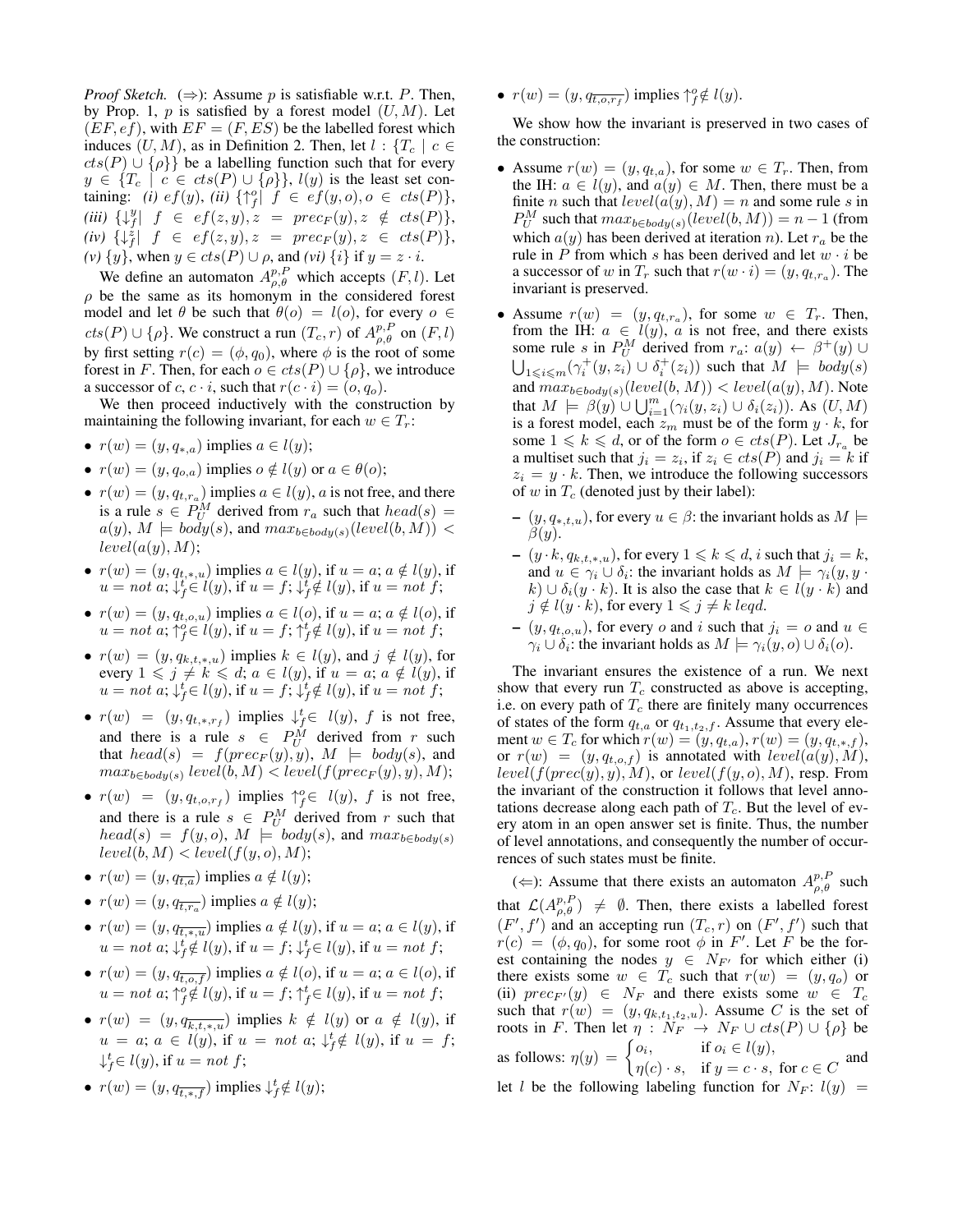$\int \theta(\eta(y)), \text{ if } \eta(y) \in \text{cts}(P)$  $f'$  $\eta(y)$ , if  $\eta(y) \in \cos(P)$ <br>  $(y)$ , if  $\eta(y) \in N_F - cts(P)$ .

Also, let:  $U = \{\eta(y) \mid y \in N_F\}, M = \{a(\eta(y)) \mid a \in$  $l(y) \cap upr(P) \wedge y \in N_F\} \cup \{f(\eta(z), \eta(z) \cdot i) \mid \downarrow_f^* \in l(y) \wedge y =$  $z \cdot i \wedge y \in N_F$   $\cup$  { $f(\eta(y), o_i) \mid \uparrow_f^{o_i} \in l(y) \wedge y \in N_F$  }.

We show that  $(U, M)$  is a forest model of P by showing that:

*(i) M* is a model of  $P_U^M$ , i.e every rule in  $P_U^M$  is satisfied by M: we check that every rule in  $P_U^M$  is satisfied.

Let  $r' : a(\eta(y)) \leftarrow \beta^+(\eta(y)), (\gamma_i^+(\eta(y), \eta(y_i)), \delta_i^+(\eta(y), \eta(y_i)))$  $\eta(y_i))_{1 \leq i \leq m}$  be a rule in  $P_U^M$  derived from a unary rule  $r: a(s) \leftarrow \beta(s), (\gamma_i(s, t_i), \delta_i(t_i))_{1 \leqslant i \leqslant m}, \psi \text{ in } P.$  Let  $J_r$ be the multiset formed of elements  $j_i$ ,  $1 \leq i \leq m$ , such that:

$$
j_i = \begin{cases} \eta(y_i), & \text{if } \eta(y_i) \in cts(P), \\ k, & \text{if } \eta(y_i) = \eta(x) \cdot k. \end{cases}
$$

Assume  $M \models body(r')$ , but  $M \not\models a(\eta(y))$ . Then,  $a \notin$  $l(y)$  and there must be some  $w \in T_c$  such that either:

- $r(w) = (y, q_{\overline{x},a})$ . Then, for every rule  $r_a : a(s) \leftarrow$  $\beta \in P$ , there must be a node  $w_{r_a} \in T_c$  such that  $r(w_{r_a}) = (y, q_{\overline{x,r_a}})$ . This holds also for rule r. Then, one of the following holds:
	- \* there exists  $w' \in T_c$  such that  $r(w') = (y, q_{\overline{x}, \overline{x}, \overline{u}})$ , for some  $u \in \beta$ : then, either  $u = a$  and  $(y, q_{\overline{\ast}, a}) \in T_c$ and thus  $a \notin l(y)$  or  $M \not\models a(\eta(y))$  – contradiction, or for some  $u = not$  a,  $a \in l(y)$  or  $M \models a(\eta(y))$  – contradiction.
	- $*$  for every multiset  $J_{r_a}$  as in transition rule (14) (including  $J_r$  above) and every  $j_i \in J_{r_a}$  either:
	- · there exist  $1 \le k \le d$ ,  $1 \le i \le m$ , and  $u \in \gamma_i \cup \delta_i$  such that  $j_i = k$  and for every  $y \cdot g \in F$ , there is a node  $w_g \in T_c$  such that  $r(w_g) = (y \cdot g, q_{\overline{k,t,x,u}})$ : then, there is  $w_k \in T_c$ such that  $r(w_k) = (y \cdot k, q_{\overline{k,t,x,u}})$  and either (1)  $k \notin l(y \cdot k)$  – contradiction, (2)  $u = a, a \notin l(y \cdot k)$ :  $a(\eta(y \cdot k)) \notin M$  or  $M \not\models a(\eta(y_i))$ , and thus  $M \not\models \delta_i(\eta(y_i))$  – contradiction, (3)  $u = not a$ ,  $a \in l(y \cdot k)$ :  $a(\eta(y \cdot k)) \in M$  or  $M \models a(\eta(y_i))$ , and thus  $M \not\models \delta_i(\eta(y_i))$  – contradiction, (4)  $u = f$ ,  $\downarrow_f^t \notin \ l(y \cdot k) \colon f(\eta(y), \eta(y \cdot k)) \ \notin \ M \ \text{or} \ M \ \not\models$  $f(\eta(y), \eta(y_i))$ , and thus  $M \not\models \gamma_i(\eta(y), \eta(y_i))$  – contradiction, (5) for some  $u = not f$ ,  $\downarrow_f^t \in l(y \cdot k)$ :  $f(\eta(y), \eta(y \cdot k)) \in M$  or  $M \models f(\eta(y), \eta(y_i))$ , and thus  $M \not\models \gamma_i(\eta(y), \eta(y_i))$  – contradiction.
	- there exists  $1 \leq i \leq m$  such that  $j_i = 0$ , for some  $o \in cts(P)$ , a node  $w_o \in T_c$ , and  $u \in \gamma_i \cup \delta_i$  such that  $r(w_o) = (y, q_{\overline{t,o},u})$ : similar to above we reach a contradiction with the fact that  $M \models \gamma_i(\eta(y), o) \cup$  $\delta_i(o)$ .
- $r(w) = (y, q_{\overline{o}, a})$  with  $\eta(y) = o$ . Then,  $o \notin l(y) =$  $\theta$ (o) – contradiction or  $a \notin \theta$ (o) and for every rule  $r_a : a(s) \leftarrow \beta \in P$ , such that  $s \mapsto o$  there must be a node  $w_{r_a} \in T_c$  such that  $r(w_{r_a}) = (y, q_{\overline{o,r_a}})$  – similar to above.

Thus, in each case we obtained a contradiction and  $M \models$  $a(\eta(y))$ : every unary rule is satisfied by M. Similarly it can be shown that every binary rule is satisfied as well.

*(i) M* is minimal: from the fact that  $(T_c, r)$  is accepting, it follows that every path starting at a state in  $Q^+$  must be finite. For every node  $w \in T_c$ , such that  $r(w) = (y, q)$ , for some  $q \in Q^+$ , let:

> $d(w) = \begin{cases} 0, & \text{if } w \text{ has no successors in } T_c, \\ 1, & \text{otherwise} \end{cases}$  $1 + max_{w \cdot i \in T_c}(d(w \cdot i))$ , otherwise.

We show by induction on  $d(w)$  that:

- $r(w) = (y, q_{x,a})$  implies  $a(\eta(y)) \in \mathcal{M}(P_U^M)$ ,
- $r(w) = (y, q_{o,a})$  implies  $o \notin l(y)$  or  $a(o) \in \mathcal{M}(P_U^M)$ ,
- $r(w) = (y, q_{t,r_a})$  implies  $P_U^M$  contains a rule  $a(\eta(y)) \leftarrow$  $\beta$  such that  $\mathcal{M}(P_U^M) \models \beta$ ,
- $r(w) = (y, q_{t,x, rf})$  implies  $y = z \cdot i$ , for some i, and  $P_U^M$ contains  $f(\eta(z), \eta(z) \cdot i) \leftarrow \beta$  such that  $\mathcal{M}(P_U^M) \models \beta$ ,
- $r(w) = (y, q_{t, o, r_f})$  implies  $P_U^M$  contains  $f(\eta(y), o) \leftarrow \beta$ such that  $\mathcal{M}(P_U^{\tilde{M}}) \models \beta$ ,
- $r(w) = (y, q_{k,t,x,u})$  implies  $y = z \cdot i$ ,  $k \in l(y)$ , for every  $j \neq k$ :  $j \notin l(y)$ , and:  $a(\eta(y)) \in \mathcal{M}(P_U^M)$ , if  $u = a$ ;  $a(\eta(y)) \notin \mathcal{M}(P_U^M)$ , if  $u = not$  a;  $f(\eta(z), \eta(z) \cdot i) \in$  $\mathcal{M}(P_U^M)$ , if  $u = f$ ;  $f(\eta(z), \eta(z) \cdot i) \notin \mathcal{M}(P_U^M)$ , if  $u =$ not f;
- $r(w) = (y, q_{t,x,u})$  implies  $y = z \cdot i$ , and:  $a(\eta(y)) \in$  $\mathcal{M}(P_U^M)$ , if  $u = a$ ;  $a(\eta(y)) \notin \mathcal{M}(P_U^M)$ , if  $u = not$  a;  $f(\eta(z), \eta(z) \cdot i) \in \mathcal{M}(P_U^M)$ , if  $u = f$ ;  $f(\eta(z), \eta(z) \cdot i) \notin$  $\mathcal{M}(P_U^M)$ , if  $u = not f$ ;
- $r(w) = (y, q_{t, o, u})$  implies:  $a(o) \in \mathcal{M}(P_U^M)$ , if  $u = a$ ;  $a(o) \notin \mathcal{M}(P_U^M)$ , if  $u = not$  a;  $f(\eta(y), o) \in \mathcal{M}(P_U^M)$ , if  $u = f$ ;  $f(\eta(y), o) \notin \mathcal{M}(P_U^M)$ , if  $u = not f$ .

*Induction base*: assume w is a leaf in  $T_c$  and  $r(w)$  =  $(y, q)$ , for some  $q \in Q^+$  ( $d(w) = 0$ ). Then, one of the following holds:

- $r(w) = (y, q_{t,a})$  and a is free: in this case  $a(\eta(y)) \in$ M and thus  $P_{U}^{M}$  will contain rule  $a(\eta(y)) \leftarrow$ . Thus,  $a(\eta(y)) \in \mathcal{M}(P_U^M)$ .
- $r(w) = (y, q_{t_1,t_2,f})$  and f is free: similar to above.
- $r(w) = (y, q_{t_1,t_2,u})$  and  $u = not a$  or  $u = not f$ : from the fact that  $(T_r, t)$  is a run and transition rules (17-20), it follows that  $a \notin l(y)$  or  $\downarrow_f^{t_2}(t_2 = *) / \uparrow_f^o(t_2 = o) \notin$  $l(y)$ . Then, the claim follows from the definition of M.

*Induction step*: consider a non-leaf node  $w \in T_c$  ( $d(w)$ ) 0). We will analyse the case when  $r(w) = (y, q_{t,r_a})$ : then, for every  $u \in \beta$  there is a successor  $w \cdot i_{\beta,u}$  of w such that  $r(w \cdot i_{\beta,u}) = (y, q_{x,t,u})$  and there exists a multiset  $J_{r_a}$  and successors  $w \cdot m_{k,i,u}$  and  $w \cdot m_{o,i,u}$  for w such that:

 $\bullet\hspace{0.1cm} r(w\!\cdot\! m_{k,i,u}) = (y\!\cdot\! z_{k,i,u},q_{k,t,x,u}),$  for all pairs  $(k,i)$  such that  $j_i = k$  and  $u \in \gamma_i \cup \delta_i$ ;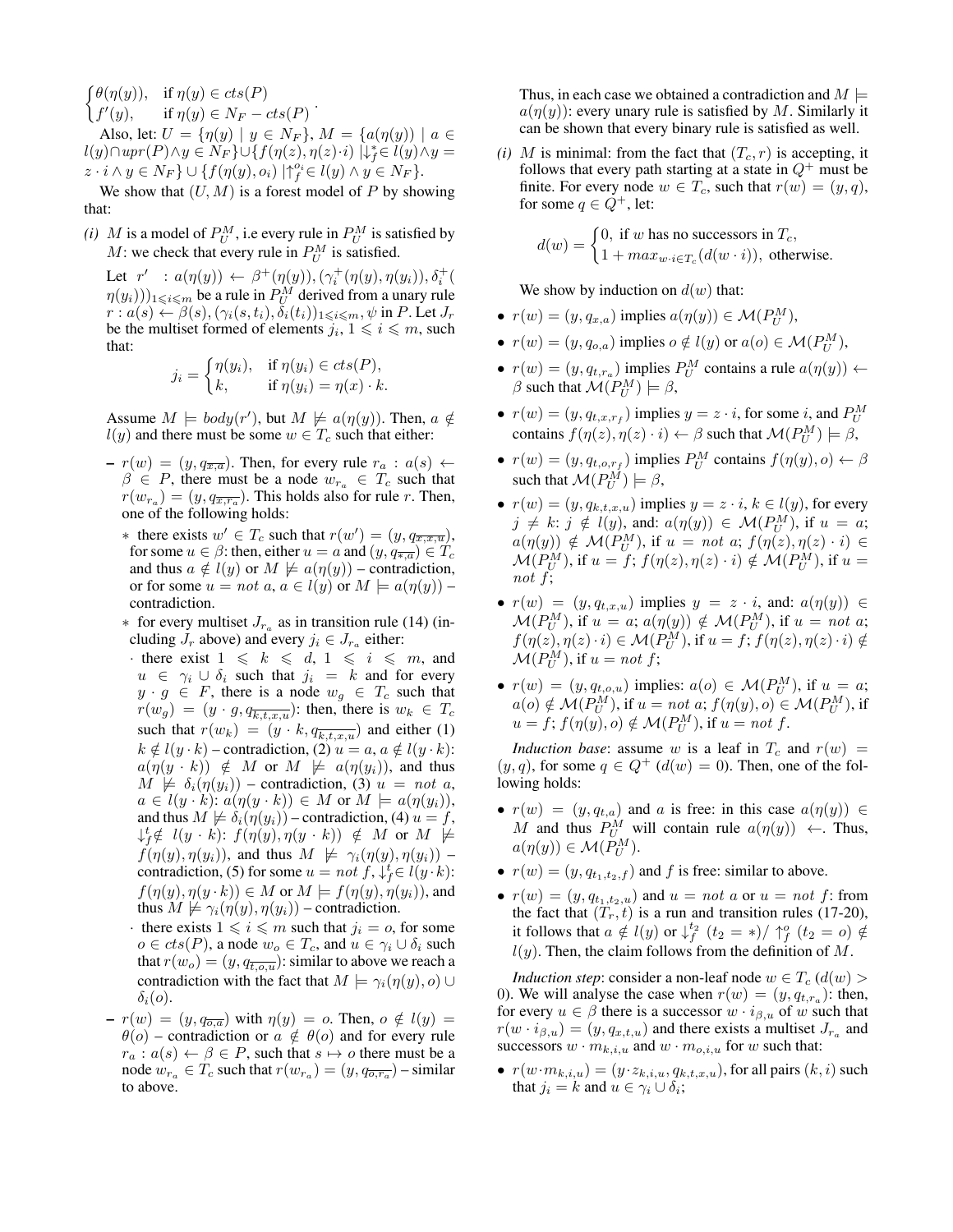•  $r(w \cdot m_{o,i,u}) = (y, q_{t,o,u})$ , for all pairs  $(o, i)$  such that  $j_i = o$  and  $u \in \gamma_i \cup \delta_i$ .

From the IH, it follows that:

- $\mathcal{M}(P_U^M) \models u(\eta(y)),$  for every  $u \in \beta$ , and thus  $\mathcal{M}(P_U^M) \models \beta(\eta(y))$  (\*1),
- $\mathcal{M}(P_U^M) \models u(\eta(y), \eta(y) \cdot z_{k,i,u}),$  for every  $u \in \gamma_i$ and  $\mathcal{M}(P_U^M)$   $\models$   $u(\eta(y) \cdot z_{k,i,u})$ , for every  $u \in \delta_i$ and  $\mathcal{W}(Y|U) \models u(\eta(y) \cdot z_{k,i,u}),$  for every  $u \in U_i$ <br>and  $k \in l(\eta(y) \cdot z_{k,i,u})$ : as there is a unique successor  $y \cdot z_k$  of y such that  $k \in l(y \cdot z_k)$ , it follows that:  $\mathcal{M}(P_U^M) \models u(\eta(y), \eta(y) \cdot z_k)$ , for every  $u \in \gamma_i$  and  $\mathcal{M}(P_U^M) \models u(\eta(y) \cdot z_k)$ , for every  $u \in \delta_i$  and thus  $\mathcal{M}(P_U^M) \models \gamma_i(\eta(y), \eta(y) \cdot z_k) \cup \delta_i(\eta(y) \cdot z_k)$  (\*2),
- $\bullet \ \mathcal{M}(P_U^M) \models u(\eta(y), o),$  for every  $u \in \gamma_i$  and  $\mathcal{M}(P_U^M) \models$  $u(o)$ ), for every  $u \in \delta_i$ , where  $j_i = o$ , and thus  $\mathcal{M}(P_U^M) \models \gamma_i(\eta(y), o) \cup \delta_i(o)$  (\*3).

From (\*1)-(\*3) and the fact that  $j_i \neq j_l$  implies  $z_{j_i} \neq z_{j_i}$ , it follows that  $\mathcal{M}(P_U^M)$  $\beta(\eta(y))$  U  $\bigcup_{1 \leq k \leq d} (\gamma_i(\eta(y), \eta(y) - z_k) \cup \delta_i(\eta(y) - z_k))$  $(z_k))_{j_i=k} \cup \bigcup_{o \in cts(P)} (\gamma_i(\eta(y), o) \cup \delta_i(o))_{j_i=o}, \psi, \text{ which}$ is the body of a grounding of  $r_a$  in  $P_U$  with head  $a(\eta(y))$ . Then, by applying the reduct one obtains that  $\mathcal{M}(P_U^M) \models \beta^+(\eta(y)) \cup \bigcup_{1 \leqslant k \leqslant d} (\gamma^+_i(\eta(y), \eta(y) \cdot z_k) \cup$  $\delta_i^+(\eta(y)\cdot z_k))_{j_i=k} \cup \bigcup_{o\in cts(P)} (\gamma_i^+(\eta(y), o) \cup \delta_i^+(o))_{j_i=o},$ which is the body of a rule with head  $a(\eta(y))$  in  $P_U^M$ .

The other cases can be treated similarly.

Then, as  $a \in l(y) \cap upr(P)$  implies that there exists a node  $w \in T_r$  such that  $r(w) = (y, q_{t,a})$ ,  $\downarrow_f^t \in l(y)$  implies that there exists a node  $w \in T_r$  such that  $r(w) = (y, q_{t,x,f}),$ and  $\uparrow_f^o \in l(y)$  implies that there exists a node  $w \in T_r$  such that  $r(w) = (y, q_{t,o,f})$  (from transition rule (7)), it follows that  $M \subseteq \mathcal{M}(P_U^M)$ , and thus  $M$  is a minimal model of  $P_U^M$ .  $\Box$ 

Theorem 3 *Satisfiability checking of unary predicates w.r.t. FoLPs is* EXPTIME*-complete.*

*Proof Sketch.* That the task is EXPTIME-hard follows from the fact that satisfiability checking of unary concepts w.r.t.  $\mathcal{SHOQ}$  ontologies is EXPTIME-complete (Schild 1991); the latter has been reduced to satisfiability checking of unary predicates w.r.t. FoLPs in (Feier and Heymans 2013).

For the upper bound, we observe that for a given  $P$  and  $p$ , there is an exponential number of automata  $A_{\rho,\theta}^{p,P}$  (as there are an exponential number of possible  $\theta$ ). Each such automaton can be constructed in exponential time, and emptiness checking for  $A_{\rho,\theta}^{p,P}$  can be performed again in exponential time. The latter follows from Theorem 1 and the fact that the branching factor and the number of states of  $A_{\rho,\theta}^{p,P}$  are polynomial in the size of  $P$ , while its index is constant (viz. 2). Then, from Theorem 2 it follows that satisfiability checking of unary predicates w.r.t. FoLPs is in EXPTIME.  $\Box$ 

### Discussion and Conclusion

We have described a reduction of satisfiability checking of unary predicates w.r.t. FoLPs to emptiness checking of FEAs. This enabled us to establish a tight complexity bound on this reasoning task for FoLPs. Other reasoning tasks like consistency checking of FoLPs and skeptical and brave entailment of ground atoms can be polynomially reduced to satisfiability checking of unary predicates (Heymans 2006); thus, the complexity result applies to those tasks as well. Also, by virtue of the translation from fKBs to FoLPs, the result applies to fKBs as well: satisfiability checking of unary predicates w.r.t. fKBs is EXPTIME-complete. Thus, reasoning with FoLP rules and SHOQ ontologies is not harder than reasoning with  $\mathcal{SHOQ}$  ontologies themselves.

In the introduction, we mentioned the special form of forest model property as one of the reasons FoLPs cannot be straightforwardly dealt with using 2ATAs. An additional technical difficulty we had to overcome compared to both encodings using 2ATAs and other encodings using FEAs, is the fact that FEAs, unlike 2ATAs, cannot explicitly address successor nodes in runs: they are suitable for encoding graded modalities/number restrictions where the same property has to hold/not to hold at a given number of successors. In our encoding, in order to assert that different properties hold at different successors (as the structure of FoLP rules allows), we had to devise an addressing mechanism for successors. Furthermore, as terms occurring in any position in FoLP rules might be constants, our encoding also made use of a unification mechanism.

Finally, as our result shows that FoLPs have the same complexity as CoLPs, we plan to further investigate the extension of the deterministic AND/OR tableau algorithm for CoLPs (Feier 2014) to FoLPs. As explained in (Feier 2014), such an extension is far from trivial.

#### References

Bonatti, P. A.; Lutz, C.; Murano, A.; and Vardi, M. Y. 2008. The complexity of enriched µ-calculi. *Logical Methods in Computer Science* 4(3).

Calì, A.; Gottlob, G.; and Lukasiewicz, T. 2009. Datalog $\pm$ : A unified approach to ontologies and integrity constraints. In *ICDT*, volume 9, 14–30.

Calvanese, D.; Eiter, T.; and Ortiz, M. 2007. Answering regular path queries in expressive description logics: An automatatheoretic approach. In *Proc. AAAI*, 391–396.

Calvanese, D.; Eiter, T.; and Ortiz, M. 2009. Regular path queries in expressive description logics with nominals. *IJCAI* 714–720.

Calvanese, D.; Giacomo, G. D.; and Lenzerini, M. 2002. 2ATAs make DLs easy. In *Proc. DL*, 107–118.

Eiter, T., and Šimkus, M. 2009. Bidirectional answer set programs with function symbols. In *Proc. IJCAI*, 765–771.

Eiter, T.; Ianni, G.; Lukasiewicz, T.; Schindlauer, R.; and Tompits, H. 2008. Combining answer set programming with description logics for the semantic web. *AI* 172(12-13).

Fages, F. 1991. A new fix point semantics for generalized logic programs compared with the well-founded and the stable model semantics. *New Generation Computing* 9(4).

Feier, C., and Heymans, S. 2009. Hybrid reasoning with Forest Logic Programs. In *Proc. ESWC*, volume 5554, 338–352. Springer.

Feier, C., and Heymans, S. 2013. Reasoning with Forest Logic Programs and f-hybrid knowledge bases. *TPLP* 3(13):395–463.